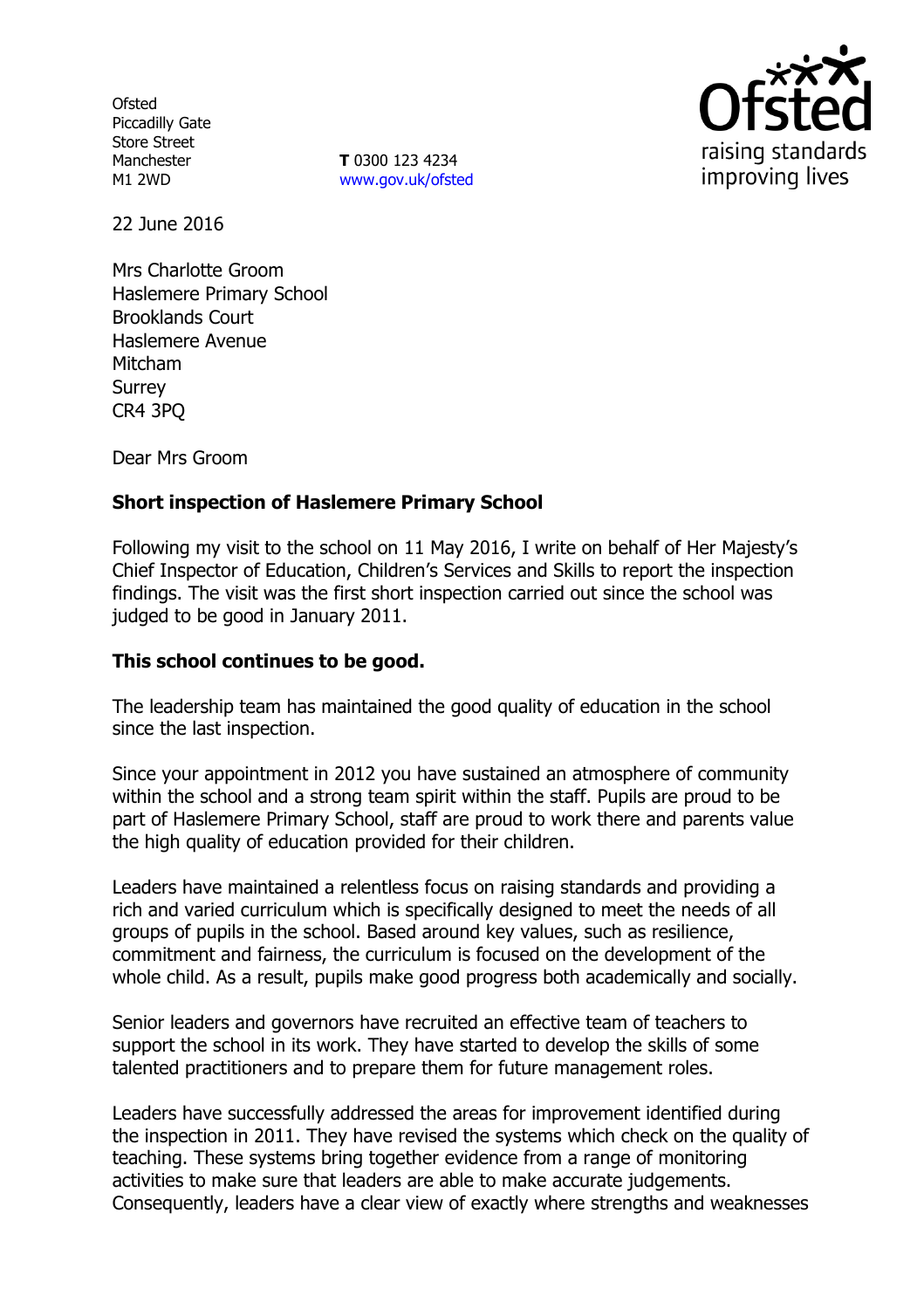

lie. There are clear links between the quality of teaching and increases in teacher pay.

Under the guidance of your leadership and that of your senior team, the quality of teaching is improving. Pupils make good progress across a wide range of subjects. However, at times activities are not presented in a format that is easily accessed or understood by some pupils. Occasionally, additional adults such as teaching assistants are not deployed to best effect. Consequently, progress for some pupils is not as rapid as it could be.

# **Safeguarding is effective.**

The leadership team has ensured that all safeguarding arrangements are fit for purpose and records are detailed and of high quality.

Leaders have made sure that there are thorough systems and processes in place to keep pupils safe. Any concerns regarding pupils' welfare are logged in detail, along with actions taken to resolve the situation. Leaders have devised a format for these records which makes it easy to find out if there have been similar concerns raised in the past. This information can then be considered when making new decisions.

There are similarly rigorous arrangements in place to record and follow up any pupil absence. Leaders do not accept low levels of attendance and work with families to make sure that pupils, even the very youngest, attend well. As a result, attendance is very good, and the number of pupils who are persistently absent has decreased.

Leaders and governors have taken on board the most recent guidance and legislation regarding the safeguarding of pupils. They have ensured that members of staff are trained to spot any signs of, for example, child sexual exploitation or exposure to radical views. Some governors attend this training so they can also remain well-informed, and judge for themselves whether any further guidance is required.

# **Inspection findings**

- Together with your senior leadership team you have nurtured a strong sense of community within the school. Those who work there, pupils and staff alike, want to achieve great things. There are robust systems and procedures in place which make sure that everyone is able to succeed.
- The curriculum developed by senior leaders and teachers is tailored to the needs of the pupils in the school. Leaders identified that the language development of pupils joining the school lagged behind their other skills. Working as a close team, teachers developed a broad and balanced curriculum, based on the national curriculum, which is centred on a variety of fiction and non-fiction texts. This curriculum is rich in opportunities to develop pupils' spiritual, moral, social and cultural understanding and, as a result, promotes pupils' well-being effectively.
- Governance has improved. Governors know where the strengths and areas for improvement lie. For example, they could tell the inspector which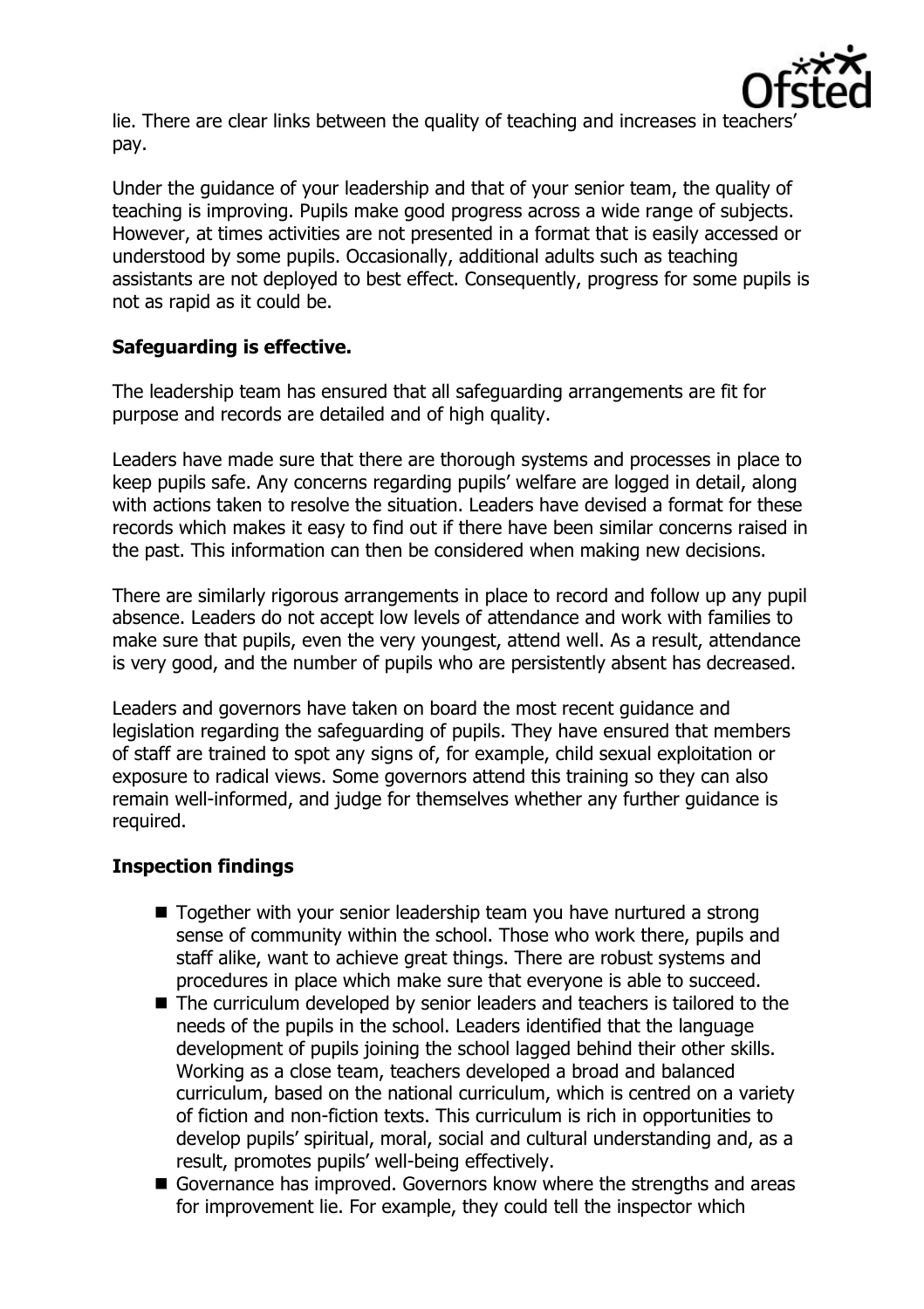

cohorts of pupils were doing less well than others, and that they were checking the impact of steps taken to address this. They receive information from other leaders and the local authority as well as yourself. Governors ask challenging questions of leaders to hold them to account for their work.

- Senior leaders and governors took effective action to secure capacity in the senior leadership team when a vacancy arose. They acknowledge, however, that more opportunities for teachers to develop their leadership skills are needed in order to provide a more secure base from which the school can improve further.
- Teachers work together to make sure that there is a high level of consistency in their work. The school's policy for marking and feedback to pupils is used effectively throughout the school to help pupils improve. Teachers plan interesting lessons that pupils enjoy. This motivates them to want to learn more. Pupils learn to challenge themselves by selecting activities that are at an appropriate level to make them think hard. Sometimes, however, activities are presented in a way which is difficult for some pupils to understand or access. For example, at times instructions or stories are presented in symbol format and too many symbols appear on a page. Pupils cannot decipher them all. This means that pupils do not gain as much learning from the activity as they could.
- Other adults in the classroom are generally used effectively to support learning. They use a range of resources to make sure that pupils understand their task. They work with individuals or small groups of pupils so that all pupils make good progress. Sometimes, however, their work could be organised more effectively. For example, their work with small groups occasionally disturbed the teacher's input to the rest of the class.
- **Pupils make good progress across all areas of the curriculum. They join the** school with skills which are below those that would usually be expected, especially in the area of communication and language. As a result of consistently good teaching and regular attendance, they make good progress in all key stages. Pupils leave the school with levels of achievement that are broadly average.
- Leaders and teachers have worked very effectively together to make sure that disadvantaged pupils make just as much progress as others. Published information about the achievement of pupils shows that in 2015 the gap between these groups of pupils and others in the school had narrowed significantly. Leaders carefully check the progress disadvantaged pupils in each year group make in reading, writing and mathematics. Currently, disadvantaged pupils outperform others in some areas, while in others disadvantaged pupils are slightly behind. Any gaps are not significant in size. Where any gap starts to emerge, leaders act swiftly to tackle any underperformance.
- The school meets requirements on the publication of specified information on its website.